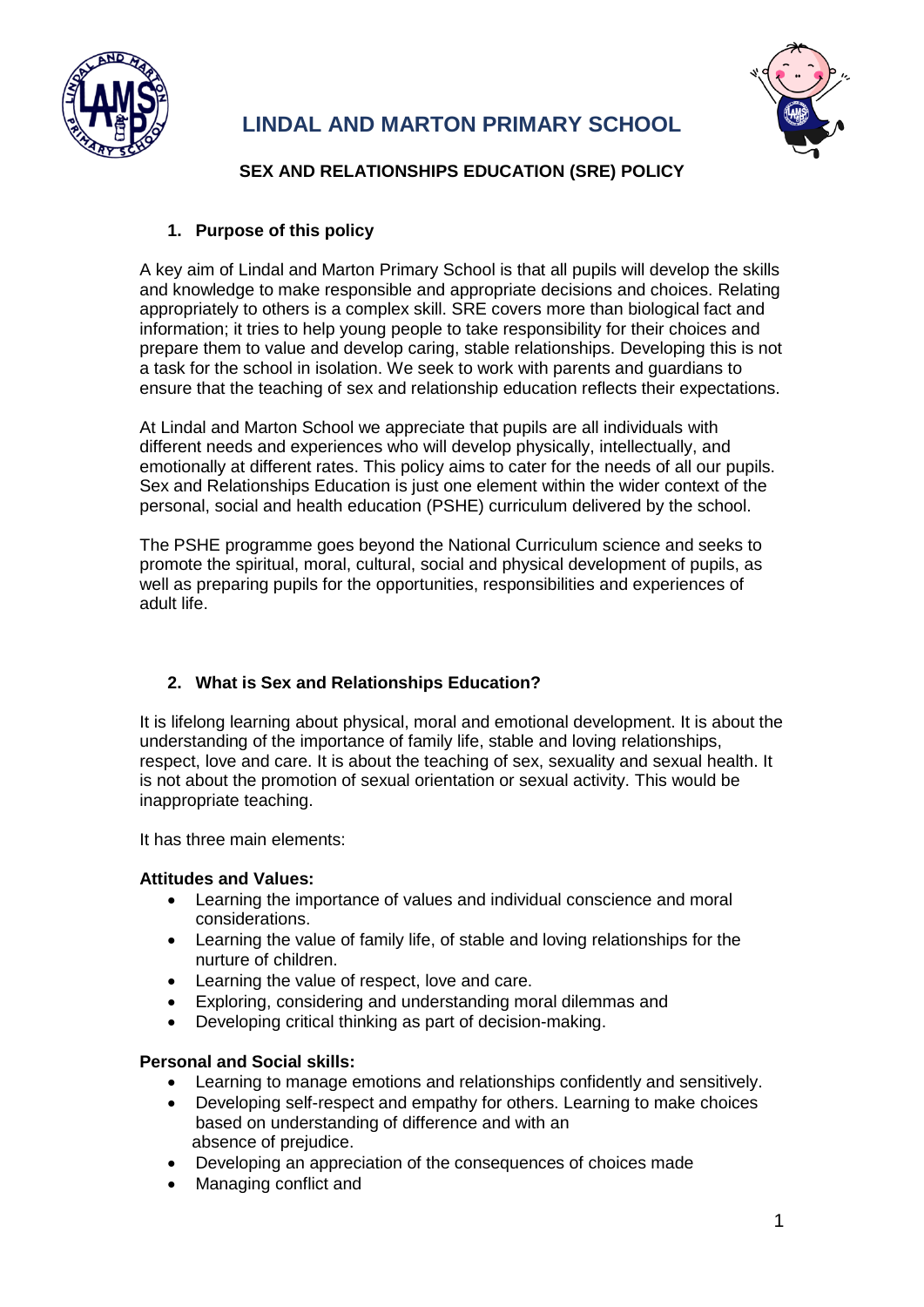• Learning how to recognize and avoid exploitation and abuse.

#### **Knowledge and Understanding:**

- Learning and understanding physical development at appropriate stages.
- Understanding human sexuality, reproduction, sexual health, emotions and relationships.
- Learning about contraception and the range of local and national sexual health advice, contraception and support services.
- Learning the reasons for delaying sexual activity and the benefits to be gained from such delay and
- The avoidance of unplanned pregnancy.

## **3. Organisation**

We teach about sex through different aspects of the curriculum. While we carry out the main sex education in our personal, social and health education (PSHE) curriculum, we also do some sex education through other subject areas (e.g. science and PE) which we believe contribute significantly to children's knowledge and understanding of their own bodies, and how they are changing and developing. (Appendix one details the curriculum map)

In PSHE, we teach children about relationships, and we encourage children to discuss issues. We teach about the parts of the body, and how these work, and we explain to the children what will happen to their bodies during puberty. For example, we teach the children that boys' voices will change during puberty, and we explain menstruation to both boys and girls. We encourage the children to ask for help if they need it.

In science lessons, in both Key Stages, teachers inform children about puberty and how a baby is born. For this aspect of our teaching, we follow the guidance material in the national scheme of work for science. In Key Stage 1, we teach children about how animals, including humans, move, feed, grow and reproduce, and we also teach them about the main parts of the body. Children learn to appreciate the fact that people are not all the same, and that we need to respect each other. In Key Stage 2, we teach about life processes, and the main stages of the human life cycle, in greater depth.

In Year 6, we place a particular emphasis on health education, as many children experience puberty at this age. We liaise with the Local Health Authority about suitable teaching materials to use with our children in these lessons. Teachers do their best to answer all questions with sensitivity and care. By the end of Key Stage 2, we ensure that both boys and girls know how babies are born, how children's bodies change during puberty, what menstruation is, and how it affects women. We always teach this with due regard for the emotional development of the children. We arrange a meeting for all parents and carers of children in Year 6 to discuss this particular programme of lessons, to explain what the issues are, and how they are taught, and to see the materials the school uses in its teaching.

#### **The role of parents and carers**

The school is well aware that the primary role in children's sex education lies with parents and carers. We therefore wish to build a positive and supporting relationship with the parents and carers of children at our school, through mutual understanding, trust and cooperation. To promote this objective, we: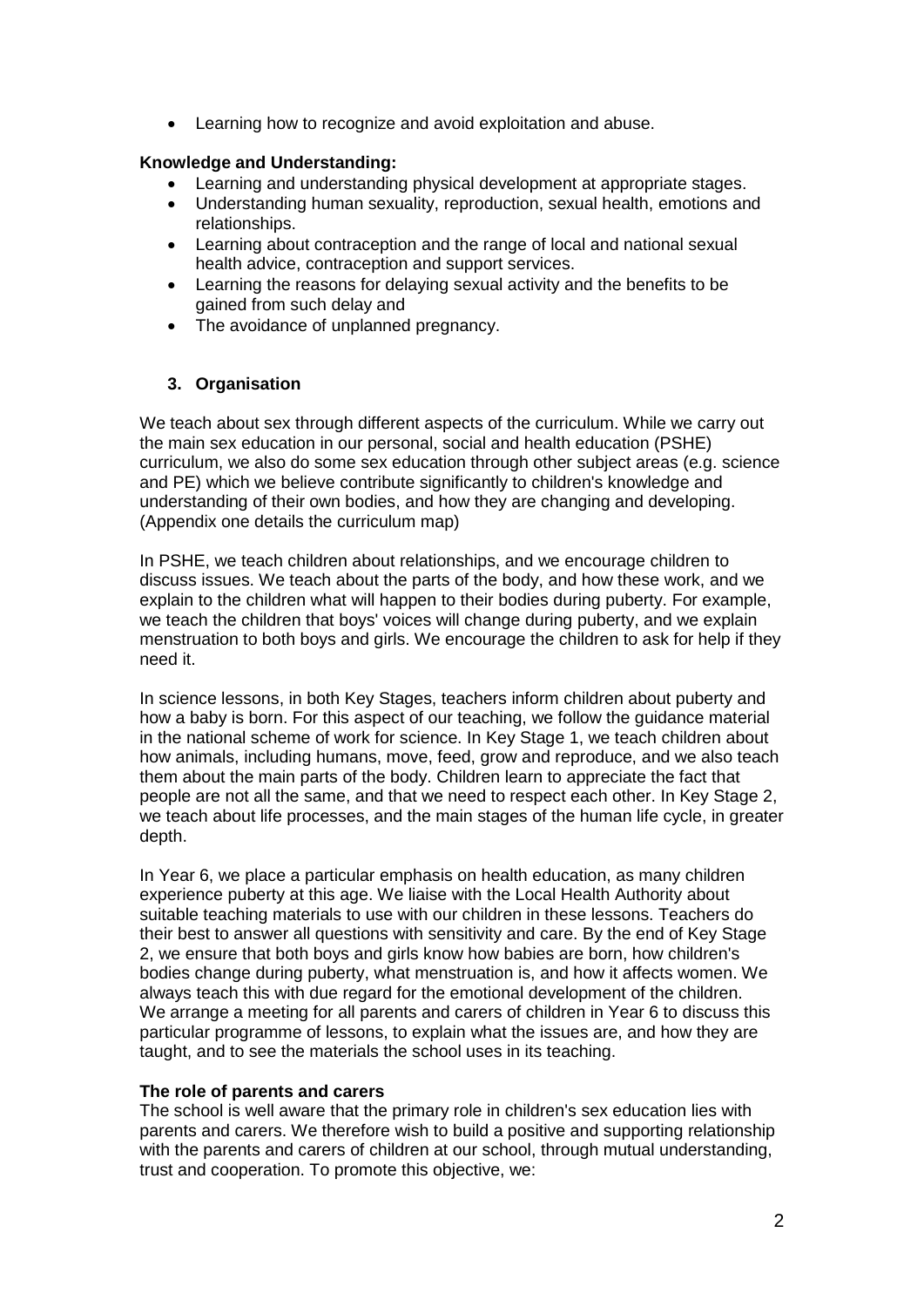- inform parents and carers about the school's sex education policy and practice;
- answer any questions that parents or carers may have about the sex education of their child;
- take seriously any issue that parents or carers raise with teachers or governors about this policy, or about the arrangements for sex education in the school;
- encourage parents and carers to be involved in reviewing the school policy, and making modifications to it as necessary;
- inform parents and carers about the best practice known with regard to sex education, so that the teaching in school supports the key messages that parents and carers give to children at home.

We believe that through this mutual exchange of knowledge and information, children will benefit from being given consistent messages about their changing bodies and their increasing responsibilities.

Parents and carers have the right to withdraw their child from all or part of the sex education programme that we teach in our school. If a parent wishes their child to be withdrawn from sex education lessons, they should discuss this with the headteacher, and make it clear which aspects of the programme they do not wish their child to participate in. The school always complies with the wishes of parents/carers in this regard.

## **4. The role of other members of the community**

We encourage other valued members of the community to work with us to provide advice and support to the children with regard to health education. In particular, members of the Local Health Authority, such as the school nurse and other health professionals, give us valuable support with our sex education programme.

## **5. Confidentiality**

Teachers conduct sex education lessons in a sensitive manner, and in confidence. However, if a child makes a reference to being involved (or being likely to be involved) in sexual activity, then the teacher will take the reference seriously, and deal with it as a matter of child protection. Teachers will respond in a similar way if a child indicates that they may have been a victim of abuse. They will not try to investigate, but will immediately inform the named person for child protection issues about their concerns. The Head Teacher will then deal with the matter in consultation with health care professionals (see also our policy on Child Protection).

## **6. The role of the Head Teacher**

It is the responsibility of the Head Teacher to ensure that both staff and parents/carers are informed about our sex education policy, and that the policy is implemented effectively. It is also the Head Teacher's responsibility to ensure that members of staff are given sufficient training, so that they can teach about sex effectively, and handle any difficult issues with sensitivity.

The Head Teacher liaises with external agencies regarding the school sex education programme, and ensures that all adults who work with our children on these issues are aware of the school policy, and work within its framework.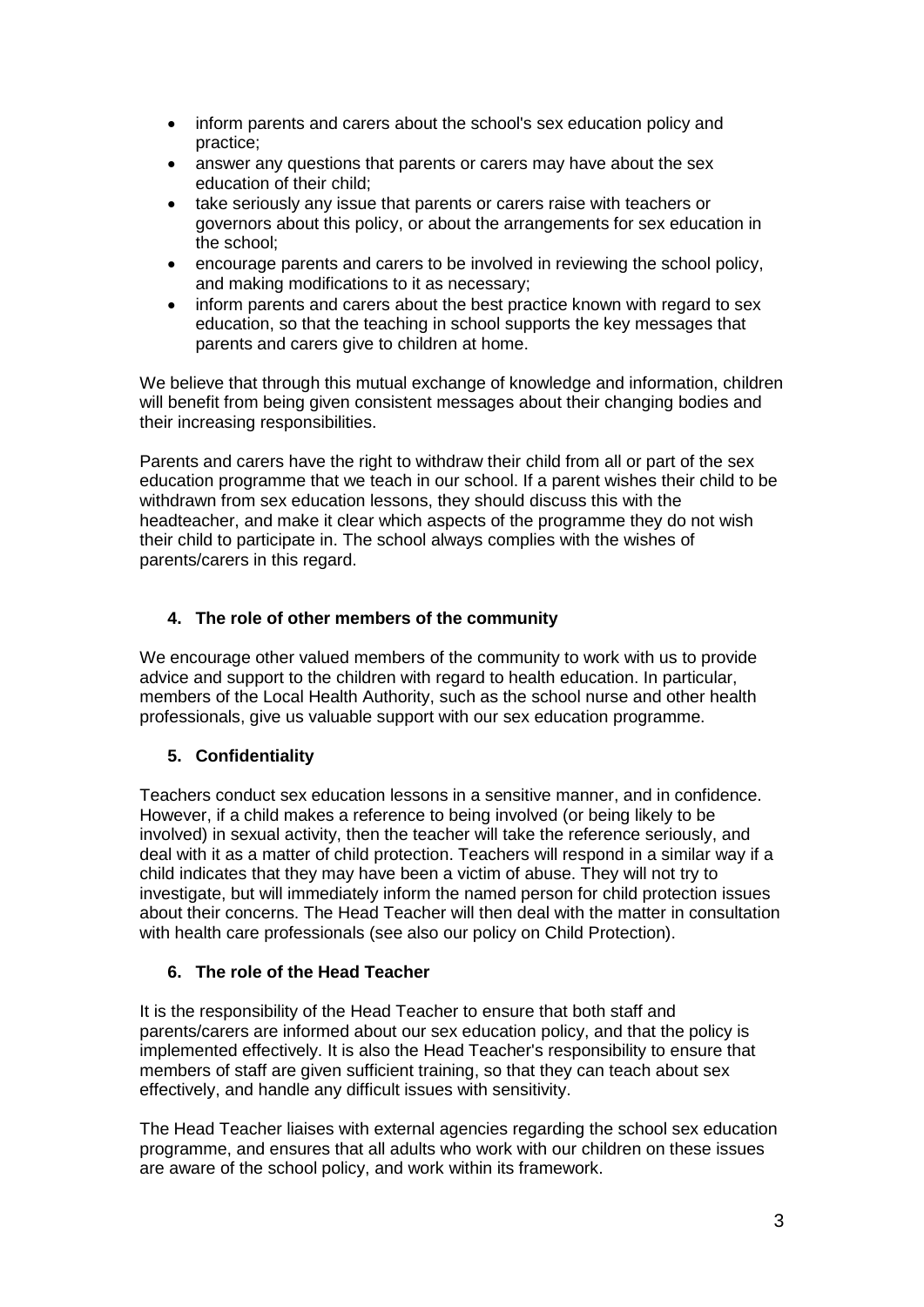The Head Teacher monitors this policy on a regular basis, and reports to governors, when requested, on the effectiveness of the policy.

### **7. Monitoring and review**

The Staffing, Curriculum & Standards Committee of the governing body monitors the impact of our sex education policy on an annual basis. This committee reports its findings and recommendations to the full governing body, as necessary, if the policy needs modification. The SC&S Committee gives serious consideration to any comments from parents and carers about the sex education programme, and makes a record of all such comments.

This policy will be reviewed every two years, or earlier if necessary.

| Signed:                   | Date: |
|---------------------------|-------|
| <b>Chair of Governors</b> |       |

| Signed:     |  |
|-------------|--|
| Headteacher |  |

Signed: \_\_\_\_\_\_\_\_\_\_\_\_\_\_\_\_\_\_\_ Date: \_\_\_\_\_\_\_\_\_\_\_\_\_\_\_